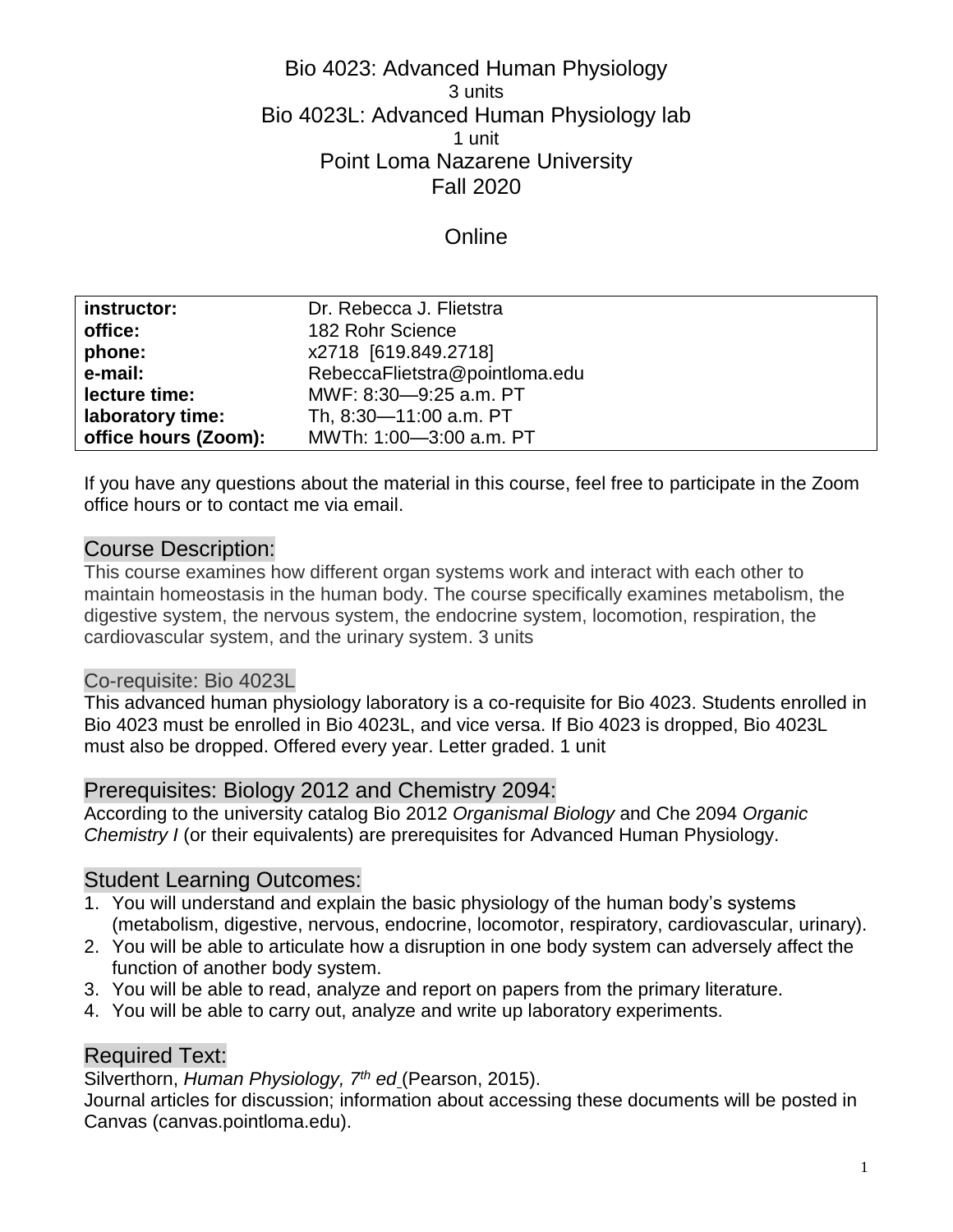## Studying:

In the interest of providing sufficient time to accomplish the stated Course Learning Outcomes, this class meets the PLNU credit hour policy for a 3 unit class delivered over 15 weeks. It is anticipated that students will spend a minimum of 37.5 participation hours per credit hour on their coursework. For this course, students will spend an estimated 112.5 total hours meeting the course learning outcomes. The time estimations are provided in the Canvas modules.

While studying includes reading the assigned text, you should concentrate on the lecture material presented in class. Make sure that you both *memorize* the information and *understand* the material. Various study tips will be given in class throughout the semester.

Do not use any study materials from students who have previously taken this class. This includes notes, exams, presentations, essays and laboratory write-ups.

## Journal Articles

As indicated on the schedule, during the semester you will be responsible for reading several assigned journal articles. Specific questions will be assigned with each article. You will be responsible for typing up and submitting the answers via Canvas (canvas.pointloma.edu) to these questions prior to the date of discussion. Credit for this assignment requires (1) typed answers submitted on time, (2) attendance on day of discussion, and (3) timely submission of written feedback.

## Exams:

Exams will be administered during the laboratory times, on the dates indicated in the schedule. If an exam needs to be rescheduled due to an illness or a school-related activity, students must notify me **in advance** of the need to reschedule the exam. **The final exam cannot be rescheduled.**

## Laboratory Participation:

It is **not** possible to schedule make-up labs. Come prepared for the laboratory exercise by reading the materials supplied ahead of time. Laboratory exercises will be posted to Canvas (canvas.pointloma.edu) at least two days prior to the lab. If possible, save a tree by printing these handouts as double-sided copies.

Laboratory assignments will be due as announced in lab/on Canvas.

- $\hat{\varphi}$  Late lab write-ups will not receive full credit.
- $\hat{\varphi}$  Be sure that when you are asked to write up an individual laboratory report that this report reflects your own work, and not someone else's. This means that you can discuss the assignment with your classmates, but that you cannot copy their answers. Students who hand in identical assignments will not be given any credit for that particular assignment.

## Evaluation:

### **Based on an expected 675+ total points**

Following each exam, I will provide an update on the total points you have earned up until that point, along with the total possible points. I will not post your grades on Canvas. Instead, I expect that you can calculate your own grade based on the quizzes, exams, and assignments that have been returned.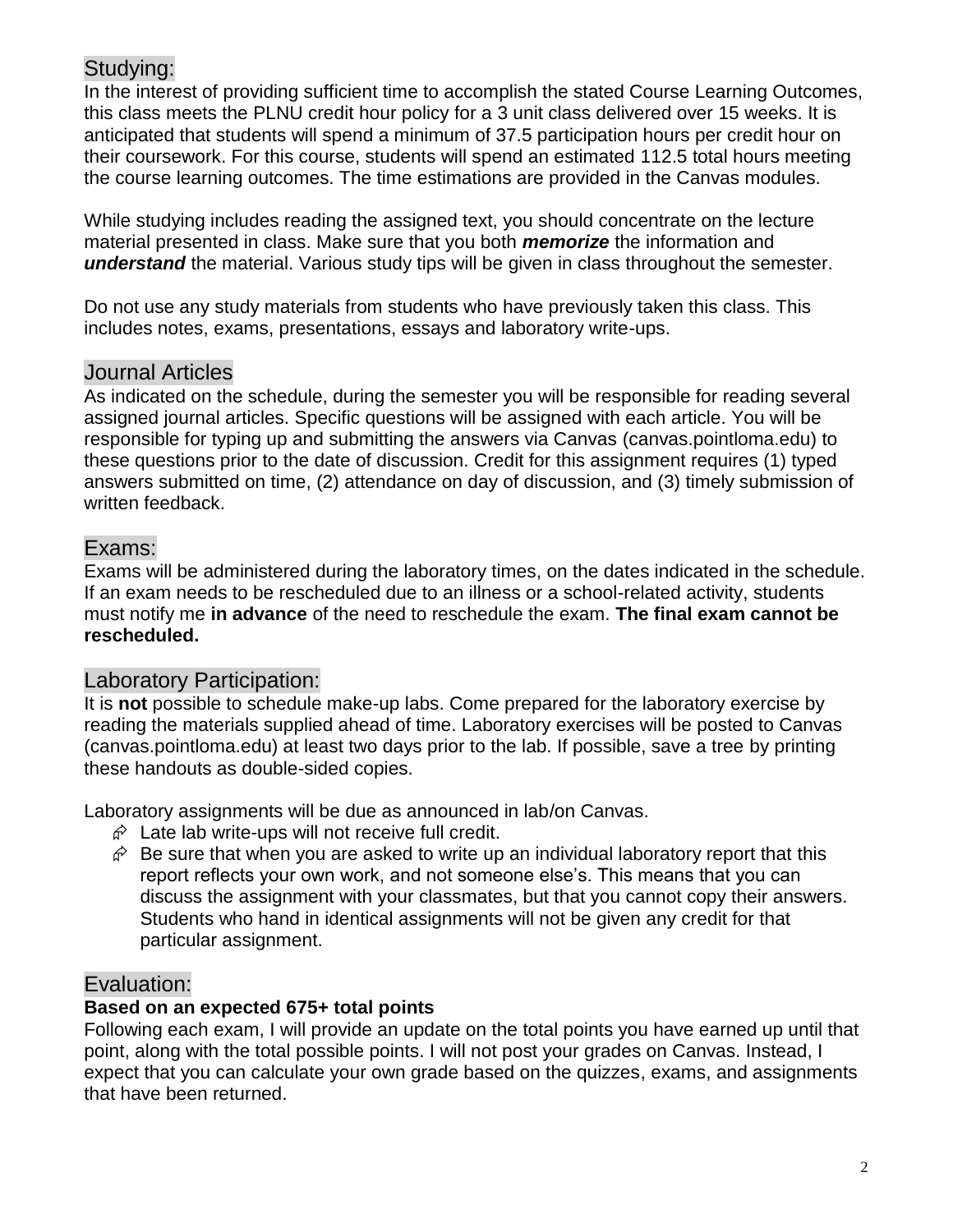#### Your grade for Bio 4023 and Bio 4023L will be calculated together and the same grade applied to both.

- 300 points—3 exams (100 points/exam)
- $\geq 100$  points—final, cumulative exam
- $\geq 150$  points—journal articles (4 articles)
	- 60 points—reading and answering questions (15 points/article)
	- 15 points—evaluating presentations
	- 75 points—group presentation
- 40 points—attendance at Monday lectures
- $\geq$  85 points for laboratory write-ups
- $\triangleright$  other assignments may be given in class as deemed appropriate

#### **Your letter grade will be determined from your cumulative percent score as follows:**

- **A**: 93.0—100% **B-**: 80.0—82.99 **D+**: 67.0—69.99 **A-**: 90.0—92.99 **C+**: 77.0—79.99 **D**: 63.0—66.99 **B+**: 87.0—89.99 **C**: 73.0—76.99 **D-**: 60.0—62.99 **B**: 83.0—86.99 **C-**: 70.0—72.99 **F**: ≤ 59.99
	-
	-
	-
- 
- 
-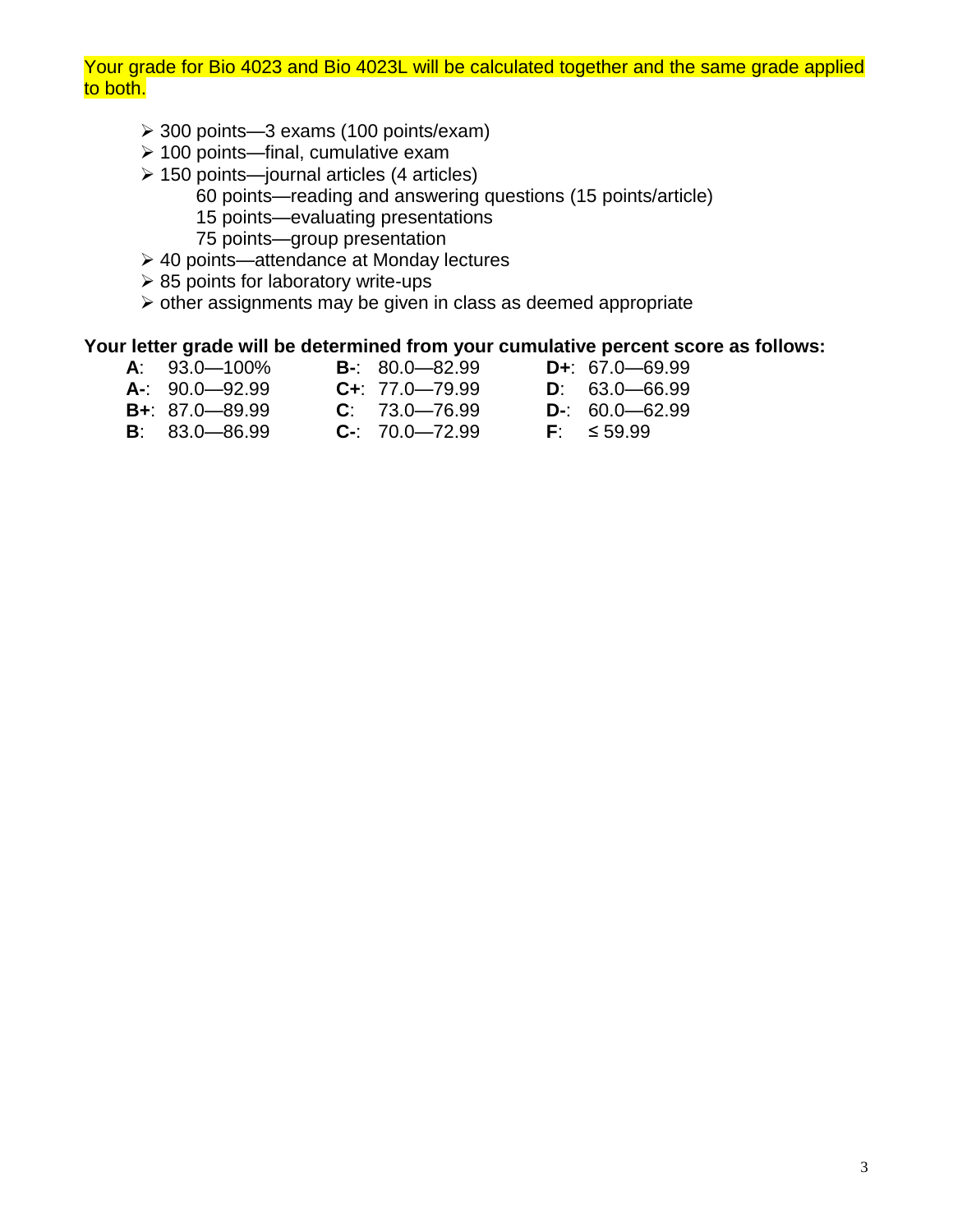## **STATE AUTHORIZATION**

State authorization is a formal determination by a state that Point Loma Nazarene University is approved to conduct activities regulated by that state. In certain states outside California, Point Loma Nazarene University is not authorized to enroll online (distance education) students. If a student moves to another state after admission to the program and/or enrollment in an online course, continuation within the program and/or course will depend on whether Point Loma Nazarene University is authorized to offer distance education courses in that state. It is the student's responsibility to notify the institution of any change in his or her physical location. Refer to the map on [State Authorization](https://www.pointloma.edu/offices/office-institutional-effectiveness-research/disclosures) to view which states allow online (distance education) outside of California.

# **INCOMPLETES AND LATE ASSIGNMENTS**

All assignments are to be submitted/turned in by the beginning of the class session when they are due—including assignments posted in Canvas. Incompletes will only be assigned in extremely unusual circumstances.

# **PLNU COPYRIGHT POLICY**

Point Loma Nazarene University, as a non-profit educational institution, is entitled by law to use materials protected by the US Copyright Act for classroom education. Any use of those materials outside the class may violate the law.

# **PLNU ACADEMIC HONESTY POLICY**

Students should demonstrate academic honesty by doing original work and by giving appropriate credit to the ideas of others. Academic dishonesty is the act of presenting information, ideas, and/or concepts as one's own when in reality they are the results of another person's creativity and effort. A faculty member who believes a situation involving academic dishonesty has been detected may assign a failing grade for that assignment or examination, or, depending on the seriousness of the offense, for the course. Faculty should follow and students may appeal using the procedure in the university Catalog. See [Academic Policies](https://catalog.pointloma.edu/content.php?catoid=41&navoid=2435#Academic_Honesty) for definitions of kinds of academic dishonesty and for further policy information.

# **PLNU ACADEMIC ACCOMMODATIONS POLICY**

While all students are expected to meet the minimum standards for completion of this course as established by the instructor, students with disabilities may require academic adjustments, modifications or auxiliary aids/services. At Point Loma Nazarene University (PLNU), these students are requested to register with the Disability Resource Center (DRC), located in the Bond Academic Center [\(DRC@pointloma.edu](mailto:DRC@pointloma.edu) or 619-849-2486). The DRC's policies and procedures for assisting such students in the development of an appropriate academic adjustment plan (AP) allows PLNU to comply with Section 504 of the Rehabilitation Act and the Americans with Disabilities Act. Section 504 prohibits discrimination against students with special needs and guarantees all qualified students equal access to and benefits of PLNU programs and activities. After the student files the required documentation, the DRC, in conjunction with the student, will develop an AP to meet that student's specific learning needs. The DRC will thereafter email the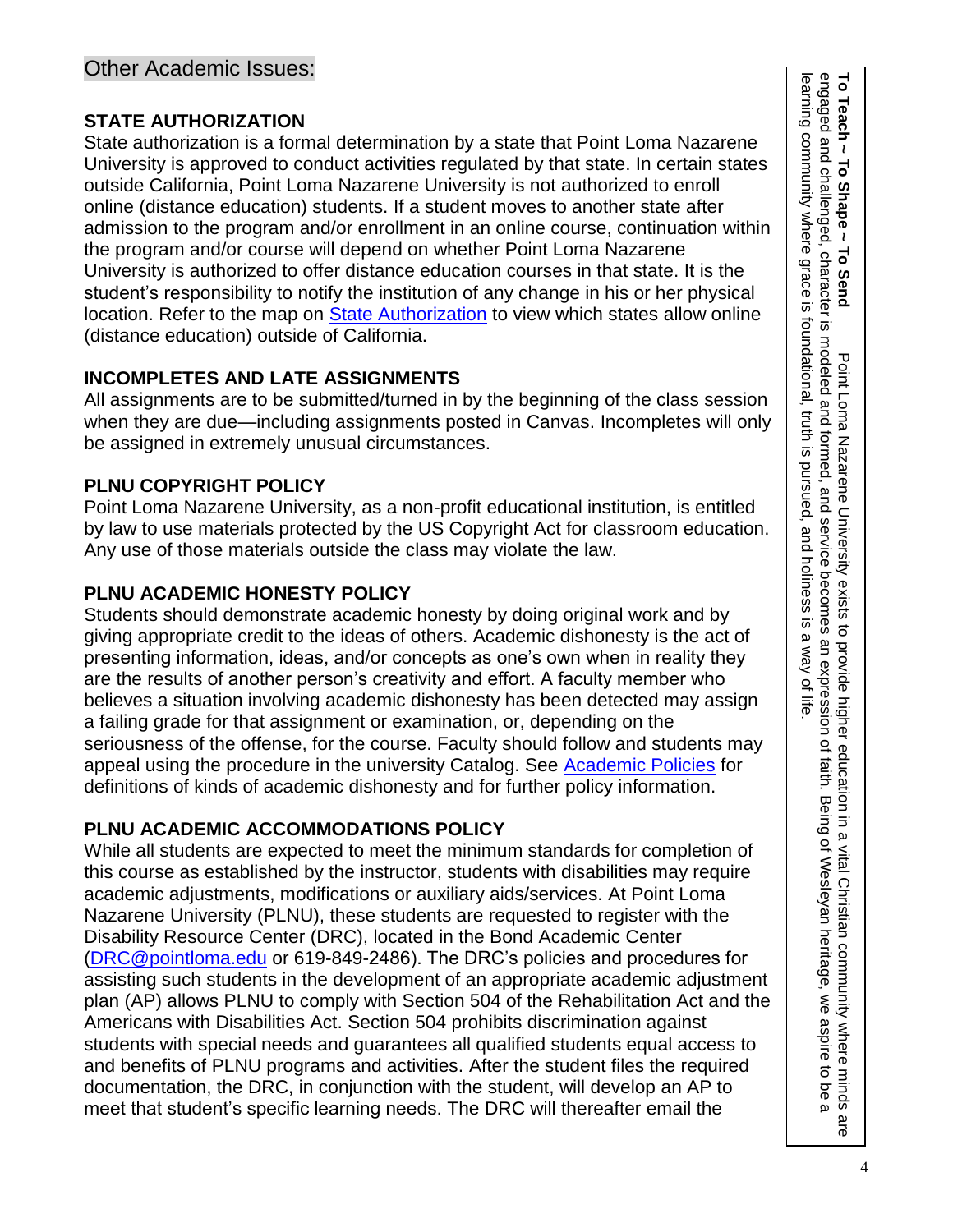student's AP to all faculty who teach courses in which the student is enrolled each semester. The AP must be implemented in all such courses.

If students do not wish to avail themselves of some or all of the elements of their AP in a particular course, it is the responsibility of those students to notify their professor in that course. PLNU highly recommends that DRC students speak with their professors during the first two weeks of each semester about the applicability of their AP in that particular course and/or if they do not desire to take advantage of some or all of the elements of their AP in that course.

### **PLNU ATTENDANCE AND PARTICIPATION POLICY**

Regular and punctual attendance at all **synchronous** class sessions is considered essential to optimum academic achievement. If the student is absent for more than 10 percent of class sessions (virtual or face-to-face), the faculty member will issue a written warning of deenrollment. If the absences exceed 20 percent, the student may be de-enrolled without notice until the university drop date or, after that date, receive the appropriate grade for their work and participation. In some courses, a portion of the credit hour content will be delivered **asynchronously** and attendance will be determined by submitting the assignments by the posted due dates. See [Academic Policies](https://catalog.pointloma.edu/content.php?catoid=46&navoid=2650#Class_Attendance) in the Undergraduate Academic Catalog. If absences exceed these limits but are due to university excused health issues, an exception will be granted. **Asynchronous Attendance/Participation Definition** A day of attendance in asynchronous content is determined as contributing a substantive note, assignment, discussion, or submission by the posted due date. Failure to meet these standards will result in an absence for that day. Instructors will determine how many asynchronous attendance days are required each week.

## **SPIRITUAL CARE**

Please be aware PLNU strives to be a place where you grow as whole persons. To this end, we provide resources for our students to encounter God and grow in their Christian faith. If students have questions, a desire to meet with the chaplain or have prayer requests you can contact the [Office of Spiritual Development](https://www.pointloma.edu/offices/spiritual-development)

## **USE OF TECHNOLOGY**

In order to be successful in the online environment, you'll need to meet the minimum technology and system requirements; please refer to the *Technology [and System](https://help.pointloma.edu/TDClient/1808/Portal/KB/ArticleDet?ID=108349)  [Requirements](https://help.pointloma.edu/TDClient/1808/Portal/KB/ArticleDet?ID=108349)* information. Additionally, students are required to have headphone speakers compatible with their computer available to use. If a student is in need of technological resources please contact [student-tech-request@pointloma.edu.](mailto:student-tech-request@pointloma.edu)

Problems with technology do not relieve you of the responsibility of participating, turning in your assignments, or completing your class work.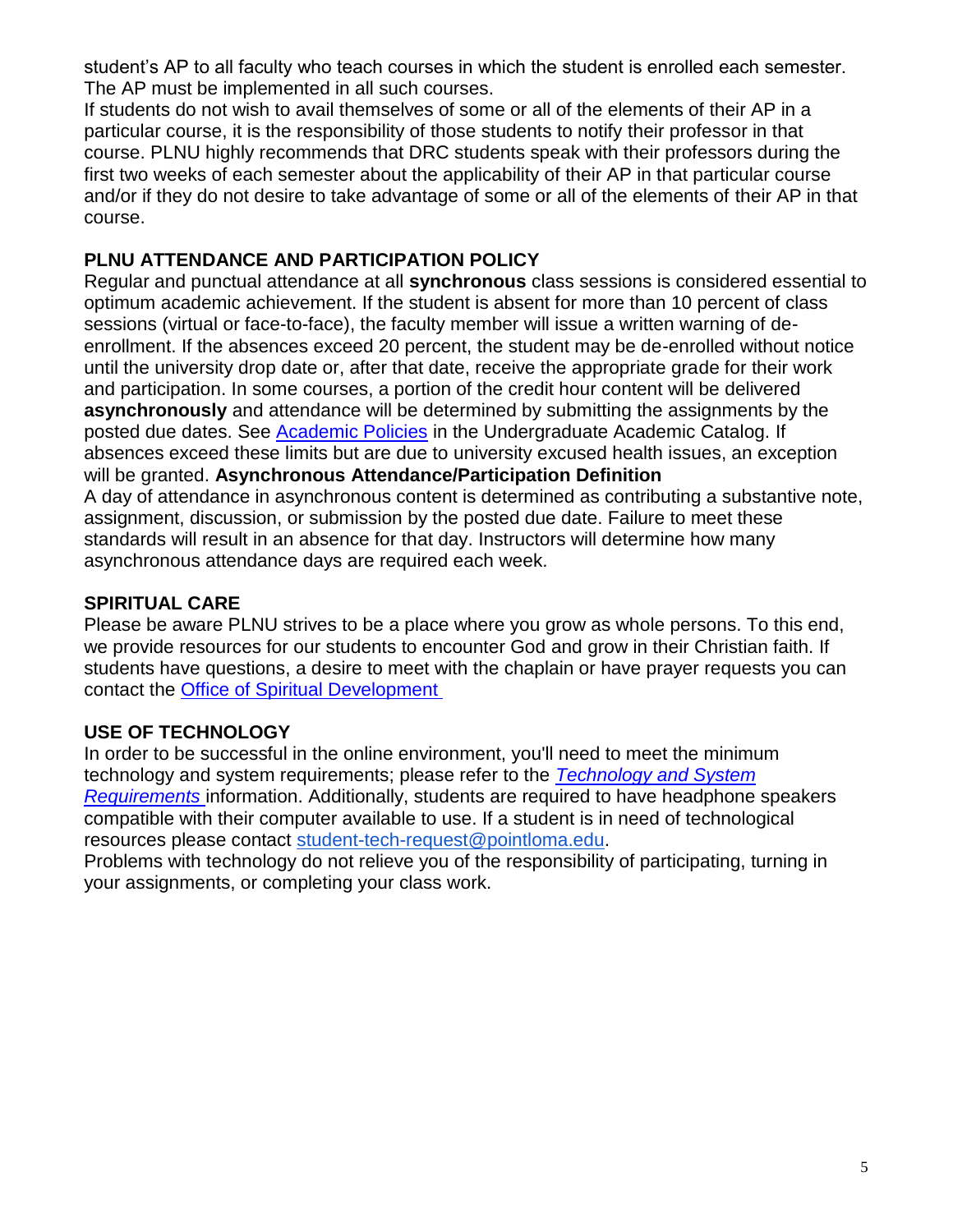# Tentative Lecture Schedule

Monday lectures will be offered live via Zoom (synchronous); links posted in Canvas Wednesday and Friday lectures will be posted as YouTube videos (asynchronous); links posted in Canvas

Thursday labs will generally be asynchronous. However, exams and article presentations are scheduled during these lab times and will always be synchronous.

| Date        | <b>Topic</b>                  | Reading |
|-------------|-------------------------------|---------|
| Aug 17 (M)  | Introduction to Physiology    | chp. 1  |
| Aug 19 (W)  | <b>Molecular Interactions</b> | chp. 2  |
| Aug 20 (Th) | Lab: Get Acquainted Videos    |         |
| Aug 21 (F)  | Animal Research               |         |

| Aug 24 (M)  | Metabolism and Energy Balance-1 | chp. 4 & 22 |
|-------------|---------------------------------|-------------|
| Aug 26 (W)  | Metabolism and Energy Balance-2 | chp. 4 & 22 |
| Aug 27 (Th) | Lab: Rat Metabolism             |             |
| Aug 28 (F)  | Metabolism and Energy Balance-3 | chp. 4 & 22 |

| Aug 31 (M)  | Membrane Dynamics-1              | chp. 5: pp. 123-136   |
|-------------|----------------------------------|-----------------------|
| Sep 2 (W)   | Membrane Dynamics-2              | chp. 5: pp. $153-160$ |
| Sep $3(Th)$ | presentation: Journal Article #1 |                       |
| Sep $4(F)$  | <b>Clinical Research</b>         |                       |

| Sep 7 (M)   | Communication, Integration, & Homeostasis | chp. 6 |
|-------------|-------------------------------------------|--------|
| Sep $9(N)$  | <b>FREE DAY</b>                           |        |
| Sep 10 (Th) | Lab: Exam 1                               |        |
| Sep 11 (F)  | Introduction to the Endocrine System      | chp. 6 |

| Sep 14 (M)  | Introduction to the Endocrine System | chp. 6 |
|-------------|--------------------------------------|--------|
| Sep 16 (W)  | <b>Neurons</b>                       | chp. 8 |
| Sep 17 (Th) | Lab: Rat Castration                  |        |
| Sep 18 (F)  | <b>Neurons</b>                       | chp. 8 |

| Sep 21 (M)  | The Central Nervous System                 | chp.9     |
|-------------|--------------------------------------------|-----------|
| Sep 23 (W)  | Sensory Physiology: Background [touch,     | chp. 10   |
|             | chemical senses]                           |           |
| Sep 24 (Th) | presentation: Journal Article #2           |           |
| Sep 25 (F)  | Sensory Physiology [inner ear: balance and | chp. $10$ |
|             | hearing                                    |           |

| Sep 28 (M)   | Sensory Processes [vision] | chp. 10   |
|--------------|----------------------------|-----------|
| Sep 30 (W)   | Autonomic Nervous System   | chp. $11$ |
| Oct $1$ (Th) | Lab Appendicular Skeleton  |           |
| Oct 2 (F)    | <b>Muscles</b>             | chp. 12   |

| Oct 5 (M)        | Muscles                   | chp. 12 |
|------------------|---------------------------|---------|
| <b>Oct 7 (W)</b> | <b>FREE DAY</b>           |         |
| Oct 8 (Th)       | Lab: Exam 2               |         |
| Oct $9(F)$       | Cardiovascular Physiology | chp. 14 |

| $\overline{O}$ Oct 12 (M) | Cardiovascular Physiology     | chp. 14 |
|---------------------------|-------------------------------|---------|
| Oct 14 (W)                | Blood Flow and Blood Pressure | chp. 15 |